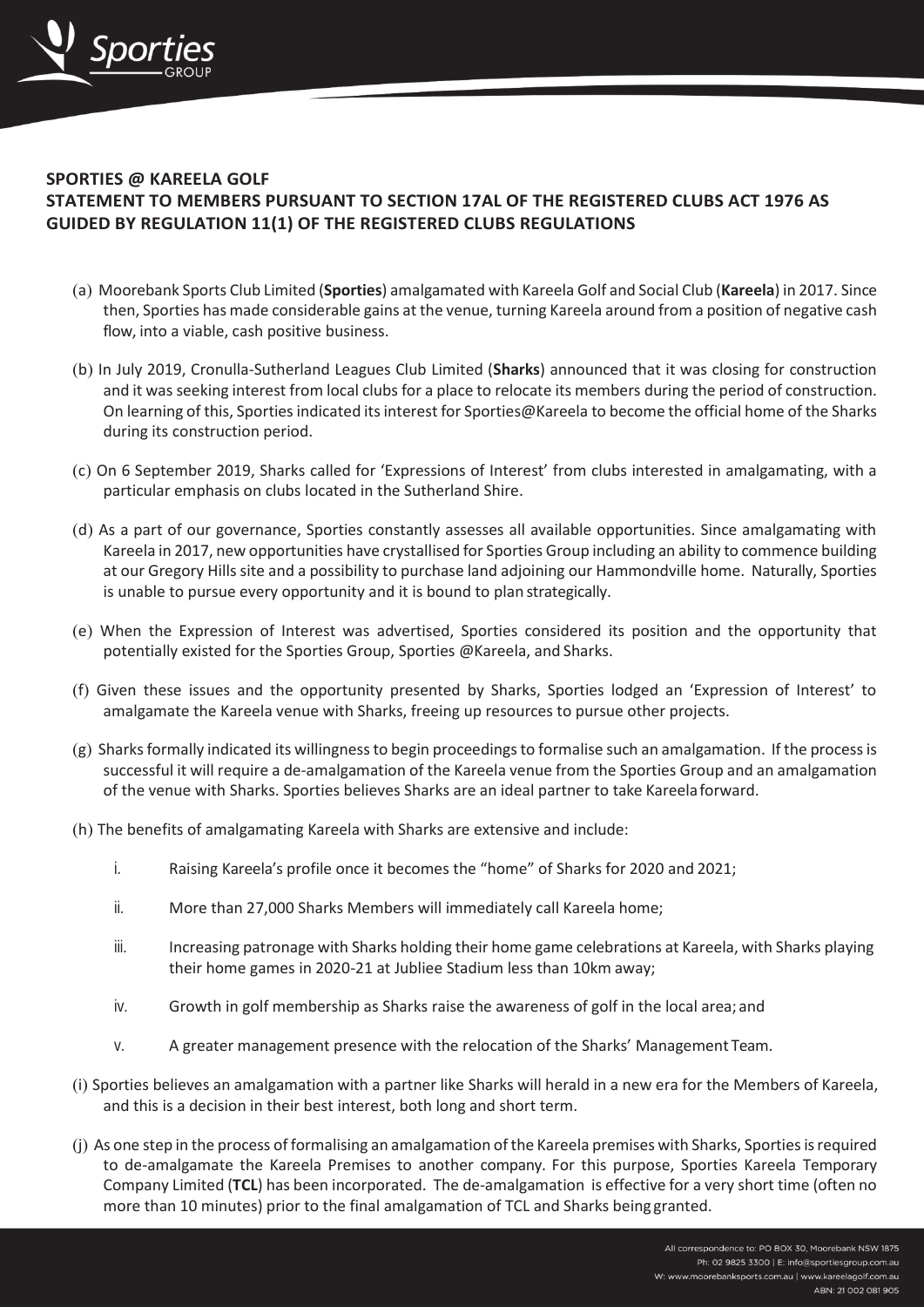

- (k) However, a de-amalgamation of Kareela Premises from Sporties is the first step in the process.
- (l) As part of the de-amalgamation process, Sporties is required to publish a statement to members pursuant to section 17AL of the Registered Clubs Act 1976 as guided by Clause 11(1) of the Registered Clubs Regulation 2015. This document is the statement required.
- (m) Sporties @ Kareela Golf is situated at 1 Bates Drive, Kareela NSW and occupies Lot 1159 DP 752064, (**Premises**).
- (n) Upon de-amalgamation, the club licence currently held by Sporties in respect of the Sporties @ Kareela Golf premises, will be transferred to TCL.
- (o) Sporties will, in consideration of \$1.00 from TCL, also transfer the real property of the Premises to TCL for the purposes of running a registered club. The real property will, however, ultimately be transferred to Sharks in the event the amalgamation is approved.
- (p) All property, plant and equipment agreed between Sporties and TCL will be transferred to TCL in consideration of TCL paying to Sporties \$1.00. Details and estimated values of all property, plant and equipment that will be transferred to TCL is set out in the Kareela Asset Listing attached to this Notice. The property, plant and equipment specified as Excluded Assets, will not be transferred to TCL. It is intended that 80 gaming machine entitlements will also be transferred to the premises of TCL as part of the assets.
- (q) The Constitution of TCL can be inspected at www.moorebanksports.com.au/our-story/importantinformation.
- (r) If the de-amalgamation and amalgamation are both approved, all of Sporties' full time and part time employees at the Premises will be made offers of employment with Sharks, and if they accept the offers, will be employed by Sharks. Their existing employee entitlements will be preserved.
- (s) The governing body of TCL will be as follows:
	- i. Director Brenton Taylor
	- ii. Director Dennis Errington
	- iii. Director Laurence Willoughby
	- iv. Director Robert Fleeton
	- v. Director Philip Sampson
	- vi. Director Francis Griffin
	- vii. Secretary Jeff Gibbs

Members should note that because the de-amalgamation and amalgamation are to be simultaneous if granted, the board which will ultimately govern the de- amalgamated/amalgamated club will be that of Sharks, and the current board members can be found at [www.sharkies.com.au.](http://www.sharkies.com.au/)

- (t) The anticipated effect of the de-amalgamation of Sporties @ Kareela Golf on the financial viability of Sporties will be positive, based on the following key points:
	- a. Sporties will not be required to invest further funds in the maintenance of the Kareela Premises.

b The net effect of the savings on the business of Sporties following the de-amalgamation would be positive, and would allow the Club to be more financially viable going forward and to concentrate its resources on the business opportunities available to it at its Hammondville premises and at its Gregory Hills site.